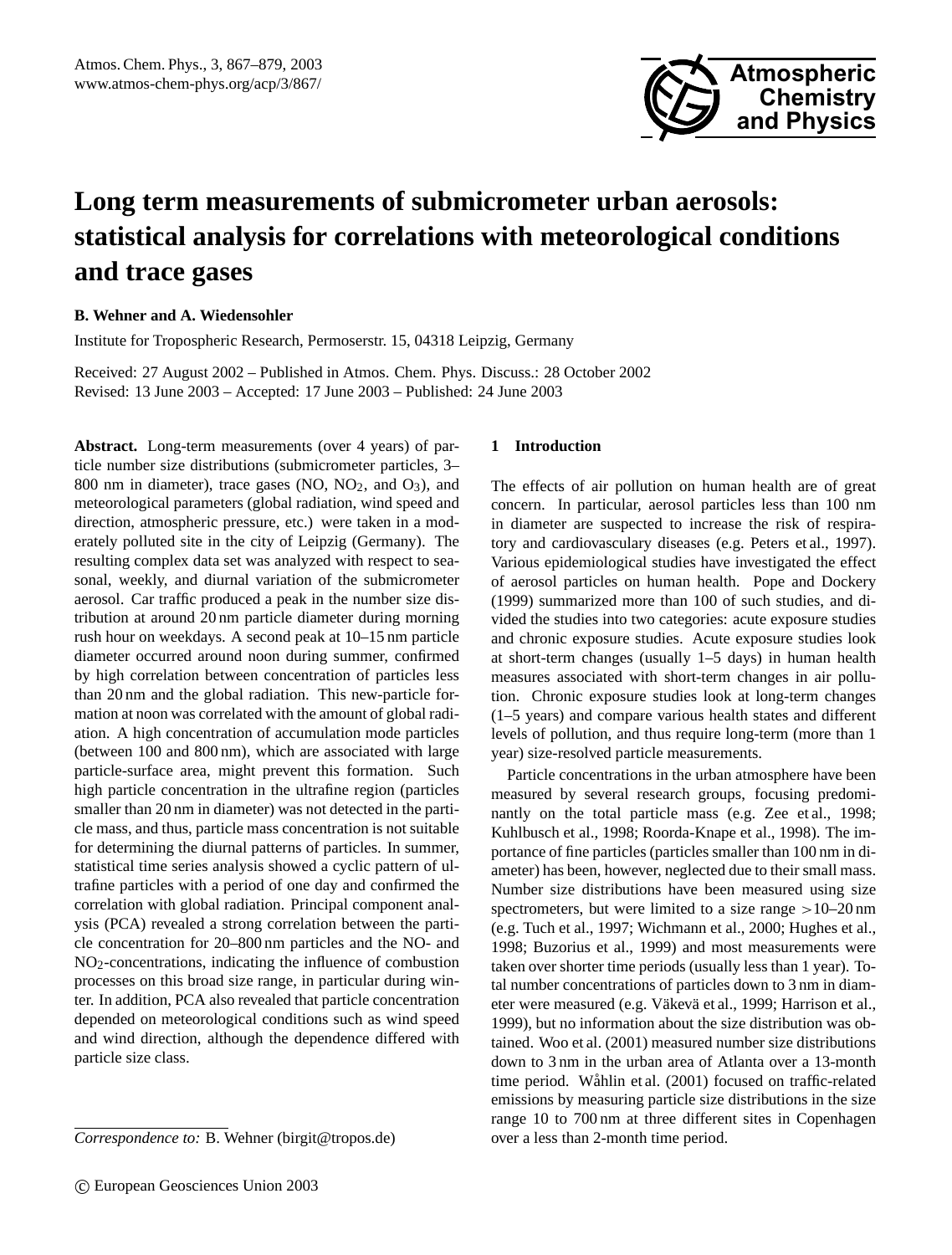Obtaining representative aerosol particle data for a certain geographical region requires long-term measurements, which can eliminate anomalies caused by variations in meteorological and regional conditions. Such data are suitable for correlation with epidemiological data and represent valuable input parameters for climate models.

Long-term measurements of number size distributions of particles between 3 and 800 nm in diameter with high size resolution were taken at a moderately polluted site in the urban area of Leipzig (urban background), a city of 460 000 inhabitants, Germany, over a 4-year period (February 1997 to February 2001) (Wehner, 2000). Measurements also included meteorological and trace gas measurements. The resulting data set is complex, and therefore, detection of relationships among the measured parameters requires an indepth analysis that includes statistical methods such as correlation analysis and principal component analysis. Here, this analysis was done to characterize urban background aerosol by determining seasonal, weekly, and diurnal variation (see Sect. 3.1) and to find relations between the measured parameters (see Sect. 3.5).

# **2 Measurements**

The long-term measurements were made on top of the building of the Institute for Tropospheric Research (IfT), which is located on the outskirts of Leipzig. The research complex itself is surrounded by several busy streets as well as by residential areas, but with no significant industrial particle sources nearby. This location is therefore influenced by several pollution sources, such as car traffic, domestic heating, small power and heating plants, and can be considered typical for moderately polluted regions in urban areas.

The inlets for aerosol and trace gas measurements were mounted on the roof of the building and were about 16 m above the ground to minimize the influence of local emission sources such as passing cars. The instruments for aerosol and trace gas measurements were operated inside the IfT at room-temperature conditions. Meteorological measurements were taken on a platform on the roof of the same building.

Number size distributions were measured in the particle size range  $3 < D_p < 800$  nm by a Twin Differential Mobility Particle Sizer (TDMPS) system (designed by Birmili et al., 1999) comprising two size spectrometers that simultaneously measure different particle size ranges at dry conditions. Nucleation mode particles  $(3 < D_p < 22 \text{ nm})$  were measured by an Ultrafine Differential Mobility Analyzer (Hauke type) in conjunction with an Ultrafine Condensation Particle Counter (UCPC, Model 3025, TSI Inc., St. Paul, MN, USA). Particles in the range from  $22 < D_p < 800$  nm were measured using a Differential Mobility Analyzer (Hauke type) and a CPC (Model 3010, TSI Inc., St. Paul, MN, USA).

**Table 1.** Instruments for trace gas, meteorological, and aerosol measurements at the IfT-building

| <b>Parameter</b>         | Instrument /Manufacturer           |
|--------------------------|------------------------------------|
| O3                       | Ozone-Analyser, model 8810         |
|                          | Monitor Labs Inc.,                 |
|                          | Englewood (CO), USA                |
| NO, NO <sub>2</sub>      | $NO/ NO2$ -Analyser, model 8841    |
|                          | Monitor Labs Inc.,                 |
|                          | Englewood (CO), USA                |
| SO <sub>2</sub>          | $SO_2$ -Analyser, model AF 21 M    |
|                          | Ansyco Inc., Karlsruhe, D          |
| CO                       | CO-Analyser, model CO 11 M         |
|                          | Ansyco Inc., Karlsruhe, D          |
| Temperature              | Platinum thermometer Pt 100        |
| <b>Relative Humidity</b> | Hair hygrometer                    |
| Atmospheric pressure     | Aneroid barometer                  |
| Wind speed               | Cup anemometer                     |
| Wind direction           | Wind vane                          |
| Precipitation            | Ombrometer HP                      |
|                          | Adolf-Thies GmbH                   |
|                          | Klima- Mess- und Regeltechnik      |
|                          | Göttingen, D                       |
| <b>Global Radiation</b>  | Pyranometer CM 11                  |
|                          | Kipp & Zonen, Delft, NL            |
| Number size distribution | <b>Twin DMPS</b>                   |
| $3 < D_p < 800$ nm       | IfT Leipzig (see text for details) |

Trace gases and meteorological parameters (Table 1) were measured continuously at the same sampling point as the particle measurements.

Trace gas data had a time resolution of 1 min, meteorological data had a 10-min time resolution, and DMPS-data had a 15-min time resolution. For data analysis chemical and meteorological measurements were transformed to a 15-min time resolution. All measurement days (= less than one hour of data is missing) between 1997 and 2001 were used for this study. The data were divided into summer (June through August) and winter periods (December through February) and into different days of the week: weekdays, Saturday, and Sunday.

# **3 Results and discussion**

3.1 Mean variation of number size distributions and related parameters

Diurnal patterns of number size distributions in different seasons were determined and compared for the four-year measurement period, thus reducing the influence of meteorological anomalies on the data reduction. Figure 1 shows the mean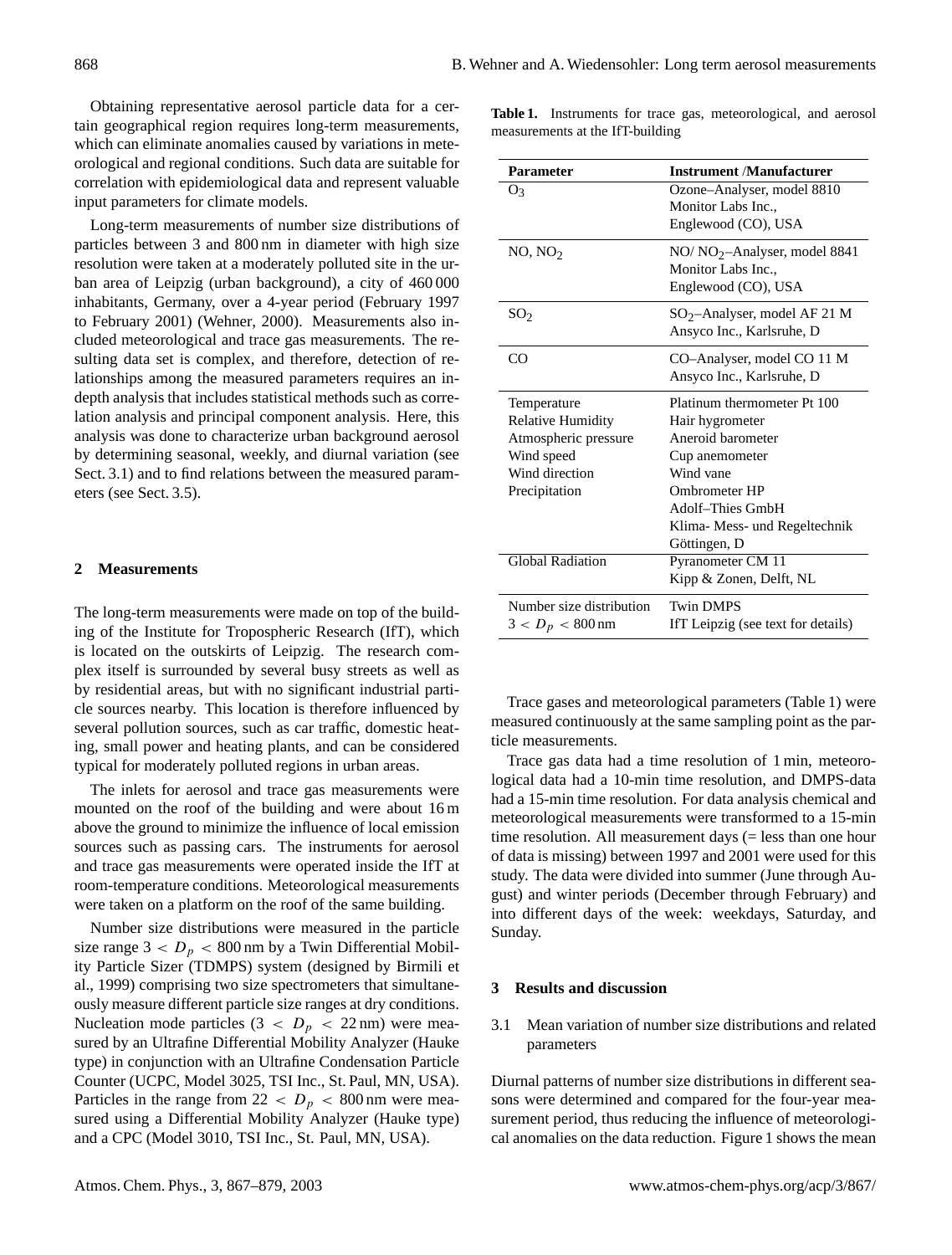

**Fig. 1.** Mean number and volume size distributions averaged over summer and winter (1997–2001).

number and volume size distributions for summer and winter averaged over the 4-year period. The number concentrations were higher in winter than in summer. The maximum concentration for both seasons occurred for a particle size between 10 and 20 nm. The maximum number concentration in winter was two times higher than in summer due to higher emissions caused by heating processes and to a less intensive vertical mixing and the corresponding dilution. The volume size distribution was calculated from the measured number size distribution, assuming spherical particles. The maximum of the volume size distribution occurred at a particle size around 300 nm for winter, and around 400 nm for summer, and the maximal difference occurred at 600 nm and was a factor of over three. The particle volume concentration in the ultrafine range at 20 nm exceeded that of summer by a factor of two, although the absolute values were more than two orders of magnitude less than those at around 500 nm.

Figure 2 and 3 show the diurnal cycle of particle number size distributions in winter and summer averaged over weekdays, Saturdays, and Sundays.

On weekdays, the peak number concentration in winter occurred in the size range around 20 nm during the morning hours (see Fig. 2a). This corresponds with higher traffic density. On Saturdays (Fig. 2b), peaks occurred irregularly in the range between 15 and 20 nm over the entire day. On Sundays, the number concentration was the lowest of the week, probably due to lower traffic density. On Sundays, peaks occurred not only during the day, but also in the early morning (Saturday night activities) and late evening (homeward travellers).

On weekdays in summer (Fig. 3a) the particle concentration increased in the early morning hours, peaking between 7:00 and 8:00 at a particle diameter around 20 nm, and then peaking again at noon. The second peak was at a higher concentration, but at a lower particle diameter, 10–15 nm. This second peak corresponds well with the the typical di-



**Fig. 2.** Winter diurnal variation in the number size distribution averaged over **(a)** weekdays, **(b)** Saturdays, and **(c)** Sundays (December–February; 1997–2001). The colors represent the number concentration as  $dN/dlog D_p$  with grey as the lower limit corresponding to  $\langle 200 \text{ cm}^{-3}$  and red as the maximum corresponding to  $45000 \text{ cm}^{-3}$ .

urnal peak global radiation, indicating that the small particles were produced by photochemically induced nucleation of gaseous components. Between 13:00 and 15:00 this peak concentration was relatively stable. After 15:00, the number of small particles decreased, concurrent with the typically decreasing global radiation leading to less production of new particles and thus the concentration of existing particles decreased by coagulation. Compared with the morning rush hour, the evening rush hour was barely recognizable. After 18:00, the mean particle diameter of the size distribution increased. On Saturdays, no rush-hour peak occurred, but the concentration was still higher than that on Sundays due to traffic to the downtown area on Saturday morning. Again, the nucleation peak (10–15 nm) around noon was clearly pronounced, in particular on Saturdays. The peak concentration was roughly the same as that on weekdays. Thus, this phenomenon occurs independently of the day of the week an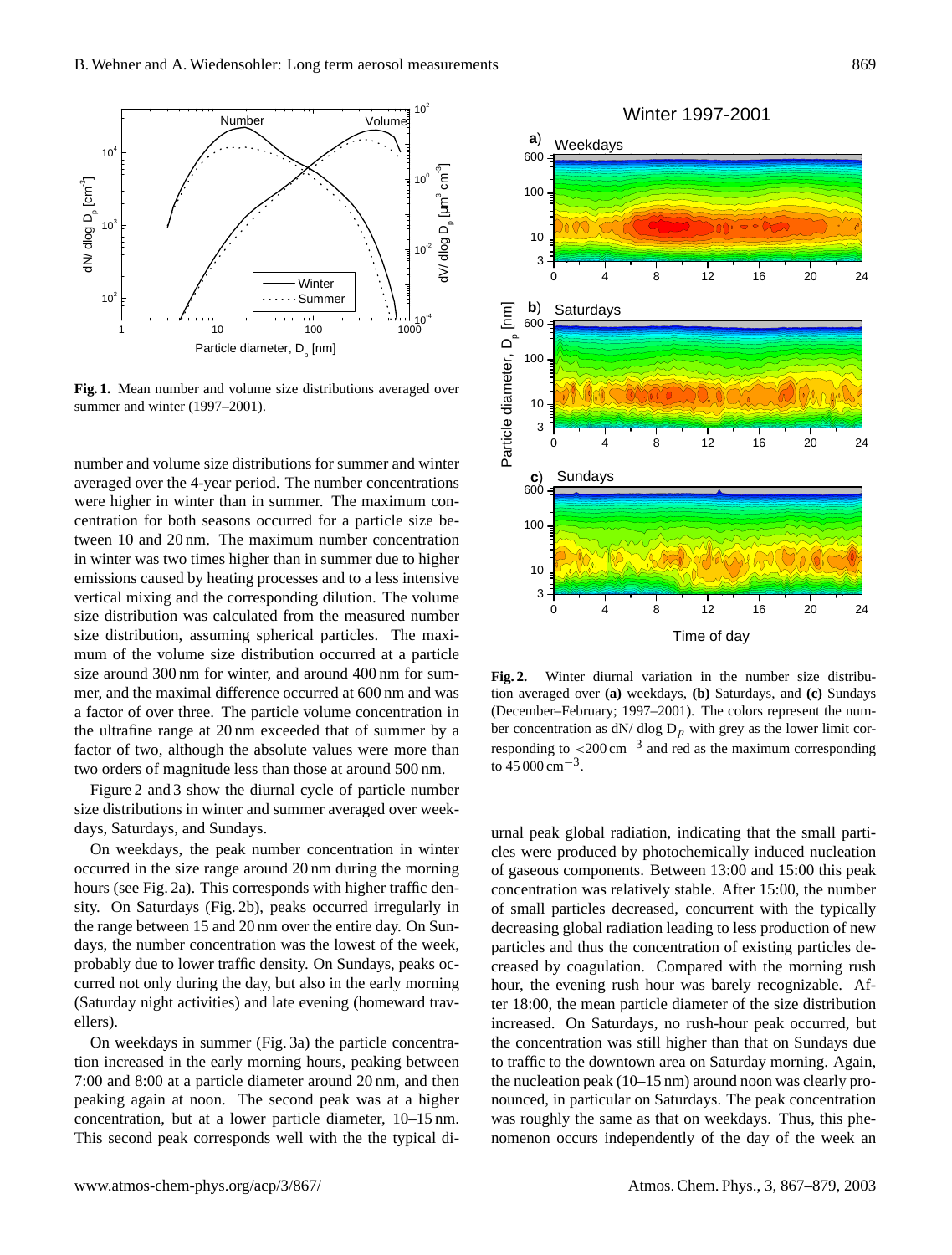

**Fig. 3.** Summer diurnal variation in the number size distribution averaged over **(a)** weekdays, **(b)** Saturdays, and **(c)** Sundays (June–August; 1997–2001). The colors represent the number concentration as  $dN/dlog D_p$  with grey as the lower limit corresponding to  $\langle 200 \text{ cm}^{-3} \rangle$  and red as the maximum corresponding to  $45000 \text{ cm}^{-3}$ .

concentration of potential precursor gases was always high enough in this urban area. In winter, the formation of new particles was not observed (evidenced by the lack of a nucleation peak around noon in Fig. 2), because of much lower global radiation and a higher surface-area concentration.

Application of number size distributions to numerical models requires to approximate them with a mathematical function which reduces the number of distribution parameters to a minimum while maintaining the salient features of the distribution. The mathematical representation of the size distribution is very important and categorizes the aerosol simulation techniques as discrete, spline, sectional, modal, or monodisperse (Whitby and McMurry, 1997). One possibility is to represent the size distribution by distinct populations, which are called "modes". They could be described completely by their total particle number, mean diameter and shape. The most popular function for this purpose is the lognormal distribution usually formulated as (e.g. Heintzenberg, 1994):

$$
\frac{dN}{d\log D_p} = \frac{N_t}{\sqrt{2\pi}\log \sigma} \exp\left(-\frac{(\log D_p - \log \bar{D}_p)^2}{2(\log \sigma)^2}\right) (1)
$$

with  $N_t$  being the total number concentration of the mode,  $\bar{D}_p$  the number–median diameter, and  $\sigma$  being the geometric mean standard deviation of the distribution. In this study, log means always  $log_{10}$ .

The complete data set should be expressed as well as possible by a small number of parameters. Therefore, a number of necessary size distributions was determined empirically. The data were divided again into summer and winter as well as Sunday and Weekday and by the hour of day. For the last point the day was divided into four groups: night (22:00–06:00), morning (06:00–10:00), day (10:00–16:00), and evening (16:00–22:00). Table 2 contains the parameters of lognormal modes representing the averaged size distributions of the four-year data set.

The measured number size distributions can be used to calculate the total number, surface area, and volume concentrations within the observed size range, assuming spherical particles. These calculations were done for all number size distributions divided into summer and winter, and into weekdays, and Sundays. Saturday pattern were a mixture of weekday and Sunday patterns, and therefore, for clarity, not shown here.

Figure 4a shows the diurnal variation in the total number concentration on weekdays and Sundays in summer and winter. The mean concentrations on weekdays were significantly higher in winter than in summer, and dominated by a peak in the morning at around 08:00 (difference in the concentrations in summer and winter was almost a factor of two) and by a less pronounced peak in the late afternoon (17:00–18:00). One reason for the higher morning maximum in winter may be the lower temperatures leading to higher supersaturation of the emitted gases, followed by higher nucleation rates, and as a second point less vertical mixing in the lower atmosphere compared to summer days. In summer, the morning rush hour was clearly recognizable between 06:00 and 08:00; however, the second peak at noon was slightly more pronounced. On Sundays, peaks occurred between 10:00 and 18:00.

The diurnal variation in the volume concentration on weekdays (cf. Fig. 4b) again clearly shows the rush-hour peaks. The new particle formation around noon in summer was not evident in the volume concentration, neither on weekdays nor on Sundays. The reason is that new particles are small (10–15 nm), and therefore their contribution to the particle volume is negligible. The volume concentration in winter was significantly higher than that in summer, independent of the time of the day or the day of the week. In general, the variation in volume concentration during the day was much weaker than that in the number concentration,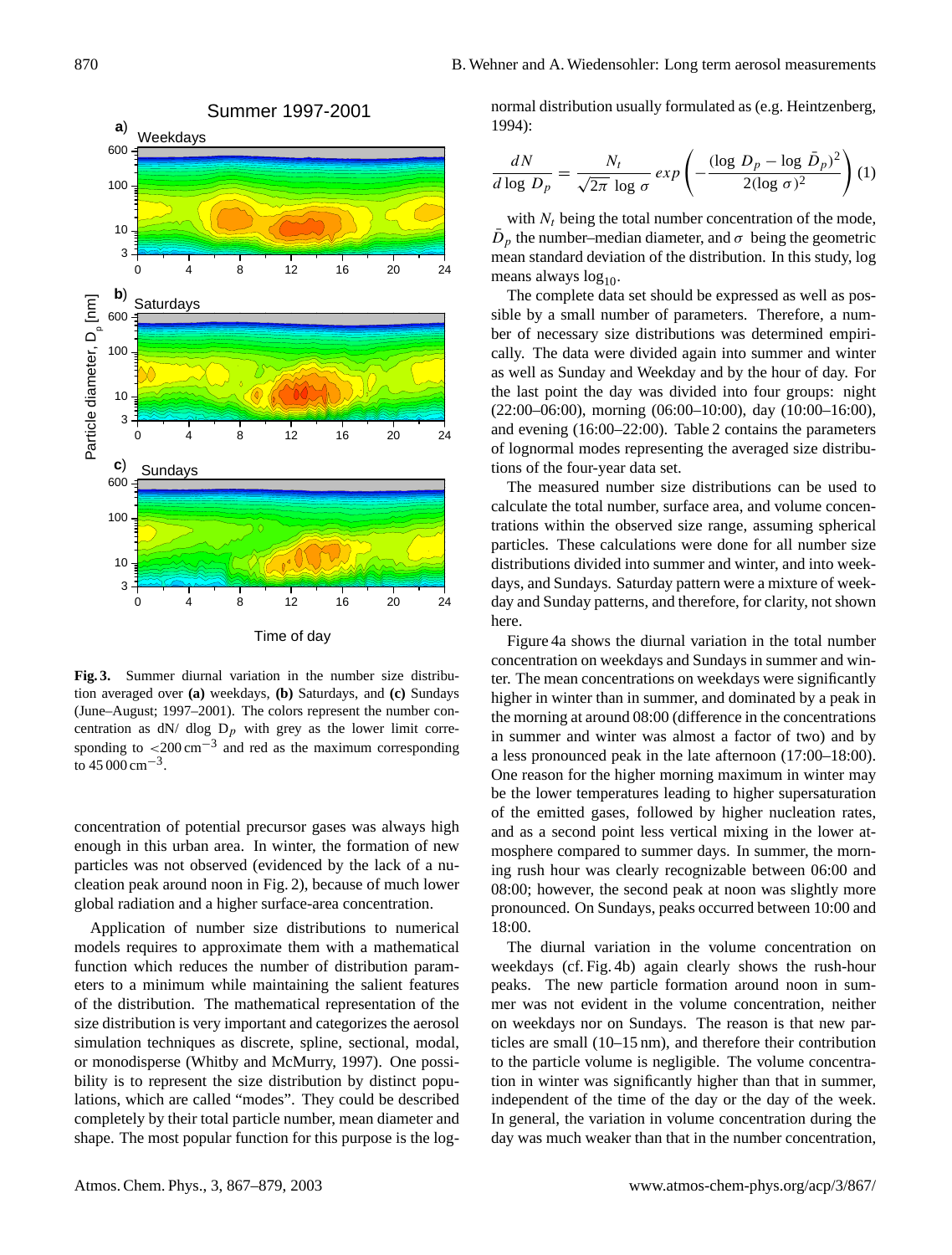| <b>Parameter</b>       | $N_t 1$ | $\sigma$ 1 | $\bar{D}_p 1$ | $N_t 2$ | $\sigma$ 2 | $D_p$ 2 | $N_t$ 3 | $\sigma$ 3 | $\bar{D}_p$ 3 |
|------------------------|---------|------------|---------------|---------|------------|---------|---------|------------|---------------|
| <b>Winter Weekdays</b> |         |            |               |         |            |         |         |            |               |
| night                  | 2100    | 1.58       | 205           | 5100    | 1.72       | 61      | 16300   | 1.91       | 16            |
| morning                | 1700    | 1.58       | 227           | 8200    | 1.96       | 55      | 32000   | 1.79       | 16            |
| day                    | 2200    | 1.59       | 207           | 7900    | 1.73       | 60      | 28600   | 1.83       | 15            |
| evening                | 2200    | 1.61       | 199           | 8500    | 1.79       | 61      | 24600   | 1.83       | 16            |
| <b>Winter Sundays</b>  |         |            |               |         |            |         |         |            |               |
| night                  | 1600    | 1.56       | 218           | 6100    | 1.83       | 61      | 14600   | 1.85       | 15            |
| morning                | 1800    | 1.61       | 205           | 5800    | 1.79       | 61      | 11500   | 1.84       | 15            |
| day                    | 1800    | 1.60       | 207           | 6300    | 1.77       | 60      | 15100   | 1.92       | 12            |
| evening                | 1500    | 1.53       | 216           | 5700    | 1.81       | 64      | 15000   | 1.90       | 15            |
| <b>Summer Weekdays</b> |         |            |               |         |            |         |         |            |               |
| night                  | 1100    | 1.61       | 209           | 6300    | 1.80       | 60      | 8800    | 2.00       | 18            |
| morning                | 600     | 1.65       | 227           | 7800    | 2.02       | 57      | 15100   | 1.98       | 15            |
| day                    | 500     | 1.54       | 230           | 4600    | 2.01       | 65      | 19900   | 2.03       | 12            |
| evening                | 400     | 1.62       | 220           | 4600    | 1.97       | 68      | 10600   | 2.07       | 15            |
| <b>Summer Sundays</b>  |         |            |               |         |            |         |         |            |               |
| night                  | 900     | 1.52       | 236           | 7200    | 1.82       | 60      | 5200    | 2.03       | 16            |
| morning                | 1200    | 1.59       | 201           | 6300    | 1.84       | 56      | 4900    | 2.00       | 10            |
| day                    | 1200    | 1.52       | 215           | 5000    | 1.83       | 50      | 14800   | 1.90       | 12            |
| evening                | 1100    | 1.62       | 180           | 6300    | 1.98       | 39      | 7200    | 1.95       | 11            |

**Table 2.** Fit parameter of lognormal modes describing the mean size distributions measured at the IfT, while  $N_t$  is given in particle number cm<sup>-3</sup> and  $\bar{D}_p$  in nm



**Fig. 4.** Mean diurnal variation in total number concentration and total volume concentration on weekdays and Sundays in summer and winter and corresponding maximum 95%-confidence level (w  $=$  weekday,  $s =$  sunday).

indicating that, unlike particle number, volume is not influenced by short fluctuations in emission sources.

Mean values of number concentration for the size classes are given in Table 3 as well as the relative contribution of the size classes to the total number concentration. In winter, N10−<sup>20</sup> dominates significantly the number concentration. In summer, the influence of  $N_{3-10}$  increases and reaches for Sundays a similar value than  $N_{10-20}$ . With increasing diameters the relative contribution decreases.

A significant long-term trend in particle concentration was not recognizable: the total particle number concentration shows an increase of 1.7  $\pm$  1.1 cm<sup>-3</sup> d<sup>-1</sup> (Standard error). The corresponding mean value was  $16634 \text{ cm}^{-3}$  with a 95%confidence level of  $\pm$  505.

#### 3.2 Statistical investigation

#### 3.2.1 Methods

Mean values were used to show, for example, variation of number size distributions (see Sect. 3.1), but they are not suitable to find relationships between variables within complex data sets. Various analysis techniques can be used on the long-term measurements in Leipzig to reveal the underlying deterministic behavior, and thus help clarify cause and effect relationships in environmental problems. Time series analysis of other pollution data include studies by Salcedo et al. (1999); Lam et al. (1999); Iverson (1989); Morawska et al. (1998); Simpson (1992). Findings from those studies include high correlation among  $PM_{10}$ ,  $PM_{2.5}$ , and  $NO_2$  (Lam et al., 1999), good correlation among CO,  $NO/NO<sub>2</sub>$ , and  $PM<sub>10</sub>$ (Morawska et al., 1998), and a strong influence of motor vehicle emissions on PM<sub>10</sub> (Simpson, 1992).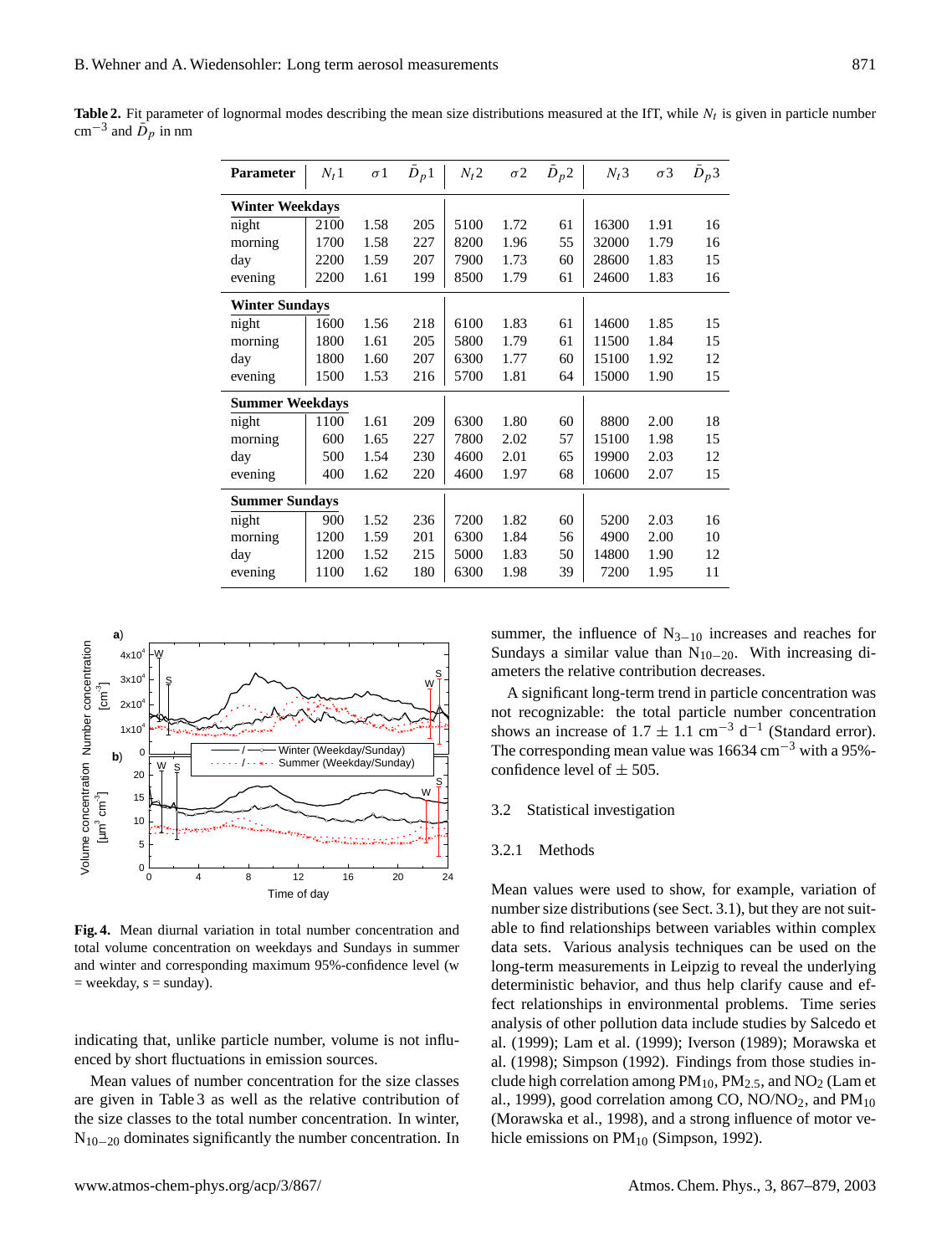|                                   | $\mathbf{N}_{tot}$ | $N_{3-10}$ | $N_{10-20}$ | $N_{20-30}$ | $N_{30-50}$ | $N_{50-100}$ | $N_{100-800}$ |
|-----------------------------------|--------------------|------------|-------------|-------------|-------------|--------------|---------------|
| <b>Winter: Weekdays</b>           |                    |            |             |             |             |              |               |
| Average $\text{[cm}^{-3}\text{]}$ | 21377              | 3520       | 6330        | 3814        | 3103        | 2496         | 2107          |
| rel. Contribution [%]             |                    | 16.5       | 29.6        | 17.8        | 14.5        | 11.7         | 9.9           |
| <b>Winter: Sundays</b>            |                    |            |             |             |             |              |               |
| Average $\text{[cm}^{-3}\text{]}$ | 14052              | 3075       | 3656        | 2071        | 1833        | 1772         | 1669          |
| rel. Contribution [%]             |                    | 21.9       | 26.0        | 14.7        | 13.1        | 12.6         | 11.9          |
| <b>Summer: Weekdays</b>           |                    |            |             |             |             |              |               |
| Average $\text{[cm}^{-3}\text{]}$ | 14728              | 3236       | 3868        | 2093        | 2225        | 2025         | 1383          |
| rel. Contribution [%]             |                    | 22.0       | 26.3        | 14.2        | 15.1        | 13.7         | 9.4           |
| <b>Summer: Sundays</b>            |                    |            |             |             |             |              |               |
| Average $\text{[cm}^{-3}\text{]}$ | 11596              | 2783       | 2746        | 1624        | 1760        | 1702         | 1199          |
| rel. Contribution [%]             |                    | 24.0       | 23.7        | 14.0        | 15.2        | 14.7         | 10.3          |

**Table 3.** Mean number concentrations of the total size range ( $N_{tot}$ ) and size fractions  $N_{3-10}-N_{100-800}$  as defined above and relative contribution of the size fractions to the total number concentration for weekdays and Sundays in Winter and Summer

Here, statistical time series analysis was applied to the complete data set. First, *auto-correlation functions* were calculated to reveal periodic behavior of single variables (e.g. particle number concentration in a certain size range) and to identify typical time scales. Then, *cross-correlation functions* were used to determine the correlation coefficient between two time series that were shifted by an increasing time lag.

Multivariate data analysis is a tool to investigate complex data sets containing numerous measured parameters by revealing trends and relationships among these parameters. Here, multivariate data analysis was applied to the Leipzig data set to identify sources of aerosol particles and to quantify their contribution to variation in the measured aerosol parameters. Although several multivariate data analysis techniques have been applied to atmospheric data (e.g. Hansson et al., 1984; Wolff et al., 1984; Wiedensohler et al., 1996; Swietlicki et al., 1996; Statheropoulos et al., 1998), *Principal Component Analysis (PCA)* is the most common, and therefore used here.

# 3.2.2 Correlation analysis

One major problem in analyzing a time series is understanding the periodic variations in the measured parameters. A time series is a superposition of cyclic variations with different amplitudes and random fluctuations. Correlation analysis is a suitable technique to identify these cyclic variations in the time domain.

The aim of correlation analysis is to investigate one or more time series of measured parameters (e.g. particle number concentration) and to calculate the correlation coefficient as a function of the time lag  $\tau$ . The methods are described in brief here (details are described in textbooks, such as Båth, 1974; Einax et al., 1997).

The correlation function used here is defined as (Einax et al., 1997)

$$
r_{xy}(\tau) = \frac{1}{n} \sum_{t=0}^{n} x(t) y(t + \tau)
$$
 (2)

where  $x$  and  $y$  are identical (auto-correlation) or different (cross correlation) discrete functions of time (e.g. measured data),  $n$  is the total number of data points included, and  $\tau = k \cdot \Delta t$  with  $k = 0, 1, 2, \ldots$  The auto-correlation function yields its maximum at  $\tau = 0$ . For auto-scaled values (mean = 0, standard deviation = 1) this maximum value is 1. The occurrence of a relative maximum of  $r_{xx}(\tau)$  indicates cyclic variations with period  $\tau$ , whereas the value of  $r_{xx}(\tau)$ yields the correlation coefficient for  $\tau$ .

Additionally, the correlation analysis yields another property of the time series, namely, the auto-correlation analysis also contains information about the persistence of a time series. This persistence indicates how much an individual measured value depends on the preceding values (von Storch and Zwiers, 1999).

A measure for this persistence is the integral time scale,  $\tau_{\alpha}$ , defined as (Tennekes and Lumley, 1974)

$$
\tau_{\alpha} = \int_0^{\infty} r_{xx}(\tau) d\tau.
$$
 (3)

Measured time series are always limited in time; therefore, Kaimal and Finnigan (1994) introduced  $\tau_{\alpha}$  as an integral up to a designated value of  $\tau$ . One possibility is to choose  $\tau_0$  to be the value at which the auto-correlation function becomes zero for the first time. Another approach is to integrate up to  $\tau_e$ , the value at which the auto-correlation function is decreased to  $e^{-1}$ . For  $\tau \gg \tau_\alpha$  the data are statistically independent. The resulting  $\tau_{\alpha}$  is a typical time to observe a change in the current variable.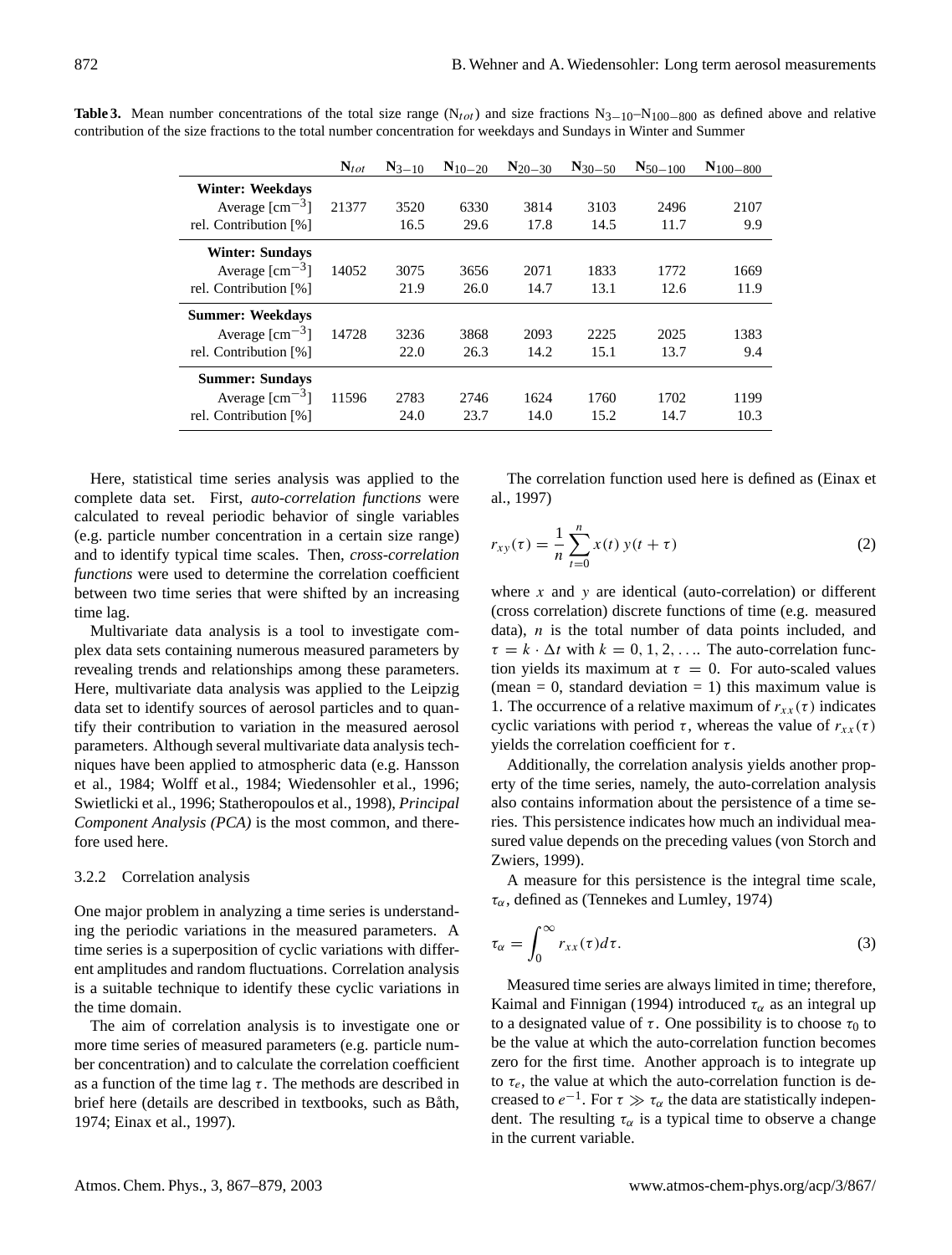# 3.2.3 Principal Component Analysis

Large data sets usually contain a huge amount of information, which is often too complex for a straightforward interpretation. *Principal Component Analysis (PCA)* is a projection method that helps extract more information from a data set than when individual parameter analysis is used. The theoretical background is described in brief here (and described in detail in a variety of textbooks, e.g. Fahrmeir et al., 1996; Einax et al., 1997).

PCA is basically a data reduction technique. The aim is to find linear combinations of the original variables that account for as much of the total variance in the measured data as possible. The linear combinations fulfilling this condition are called *Principal Components (PCs)* and are by definition uncorrelated with each other. The first PC carries most of the information about the data (i.e. explains most of the variance in the data), the second one will then carry the maximum residual information, and so on. PCA is a special case of factor analysis that transforms the original set of intercorrelated variables into a set of uncorrelated variables.

The main result of PCA are *factor loadings*, which reflect how much the variable (e.g. particle number concentration < 10 nm) contributes to that particular PC and how well that PC describes the variation of that certain variable.

The data set including the relevant variables listed in Table 2 was analyzed by PCA using commercial software (*The Unscrambler*, Version 6.1, Camo AS, Trondheim, NR). The results of the complete set of measurements and variables will be presented here, covering 80000 samples for each variable (e.g. particle number concentration  $< 10 \text{ nm}$ ).

The PCA can also be applied to different numbers of variables. In particular, variables that are interdependent have to share their factor loadings if they all are included in the PCA. Examples of such well-correlated variables in the data set analyzed here are temperature, relative humidity, and global radiation. They are connected for several meteorological situations. The PCA would show this as a result but it would not give any new information to interpret particle measurements. Global radiation was identified to force new particle production (e.g. O'Dowd et al., 1999; Boy and Kulmala, 2002), and therefore were included in the PCA, whereas temperature and relative humidity were not included into the calculation presented below. Previous calculations showed no relevant correlation between humidity and other variables as discussed below. Including them gives mainly the result of their typical diurnal cycle of two anti-correlated variables such as temperature and relative humidity. Furthermore, to focus on more relevant parameters, such as wind direction, variables not apparently relevant for the interpretation (e.g. amount of precipitation) were also not included.

**Table 4.** Parameters for statistical analysis

| Parameter                | Symbol           | Scaling method |  |  |  |  |  |
|--------------------------|------------------|----------------|--|--|--|--|--|
| Particle concentration:  |                  |                |  |  |  |  |  |
| Number $3-10$ nm         | $N_{3-10}$       | log10          |  |  |  |  |  |
| Number 10–20 nm          | $N_{10-20}$      | log10          |  |  |  |  |  |
| Number 20–30 nm          | $N_{20-30}$      | log10          |  |  |  |  |  |
| Number 30–50 nm          | $N_{30-50}$      | log10          |  |  |  |  |  |
| Number $50-100$ nm       | $N_{50-100}$     | log10          |  |  |  |  |  |
| Number 100–800 nm        | $N_{100-800}$    | log10          |  |  |  |  |  |
| Trace gas concentration  |                  |                |  |  |  |  |  |
| O <sub>3</sub>           | O <sub>3</sub>   | sqrt           |  |  |  |  |  |
| NO.                      | NO.              | sqrt           |  |  |  |  |  |
| NO <sub>2</sub>          | NO <sub>2</sub>  | sqrt           |  |  |  |  |  |
| Meteorological parameter |                  |                |  |  |  |  |  |
| Atmospheric pressure     | p                |                |  |  |  |  |  |
| Global radiation         | o                |                |  |  |  |  |  |
| Wind speed               | $\boldsymbol{u}$ | sqrt           |  |  |  |  |  |
| Wind: $x$ -component     | $u_x$            |                |  |  |  |  |  |
| Wind: $y$ -component     | $u_y$            |                |  |  |  |  |  |

## 3.2.4 Data preparation for statistical analysis

All but two of the measured parameters were directly analyzed without further manipulation. The first exception was particle concentrations in the different size ranges, resulting from integration of number size distributions over a certain size range. The number concentration between 3 and 10 nm in diameter is labelled  $N_{3-10}$  and so on (see Table 2). The other exception was wind direction, which is circular. The wind vector was therefore divided into a zonal  $(x)$  and a meridional  $(y)$  component. A positive xcomponent describes the east vector of the wind, and a positive y-component describes the north vector. All of the data (particle, trace gas, and meteorological) were divided into two different seasons (summer and winter) and different days of the week to find longer-term differences.

Only the trace gases that were clearly linked with particle concentration (e.g. for  $SO<sub>2</sub>$  no correlation with particle concentration was found) were analyzed, and redundant data (e.g. CO and NO are both emitted by car traffic) in the entire data set were eliminated. Thus, particle number concentration for selected size classes,  $O_3$ -, NO- and NO<sub>2</sub>concentrations, atmospheric pressure, global radiation, wind speed, and wind direction (Table 4) were used for the statistical analysis. For the correlation analysis the time series were de-trended by using linear regression. For correlation analysis and PCA, all data were centered (i.e. average of resulting data set was 0) and then divided by the standard deviation, resulting in statistically equivalent weight variables. PCA variables with extreme dynamic ranges were scaled (using the method indicated in the last column in Table 2, and discussed in Sect. 3.5) to obtain a normal distribution of the input parameters.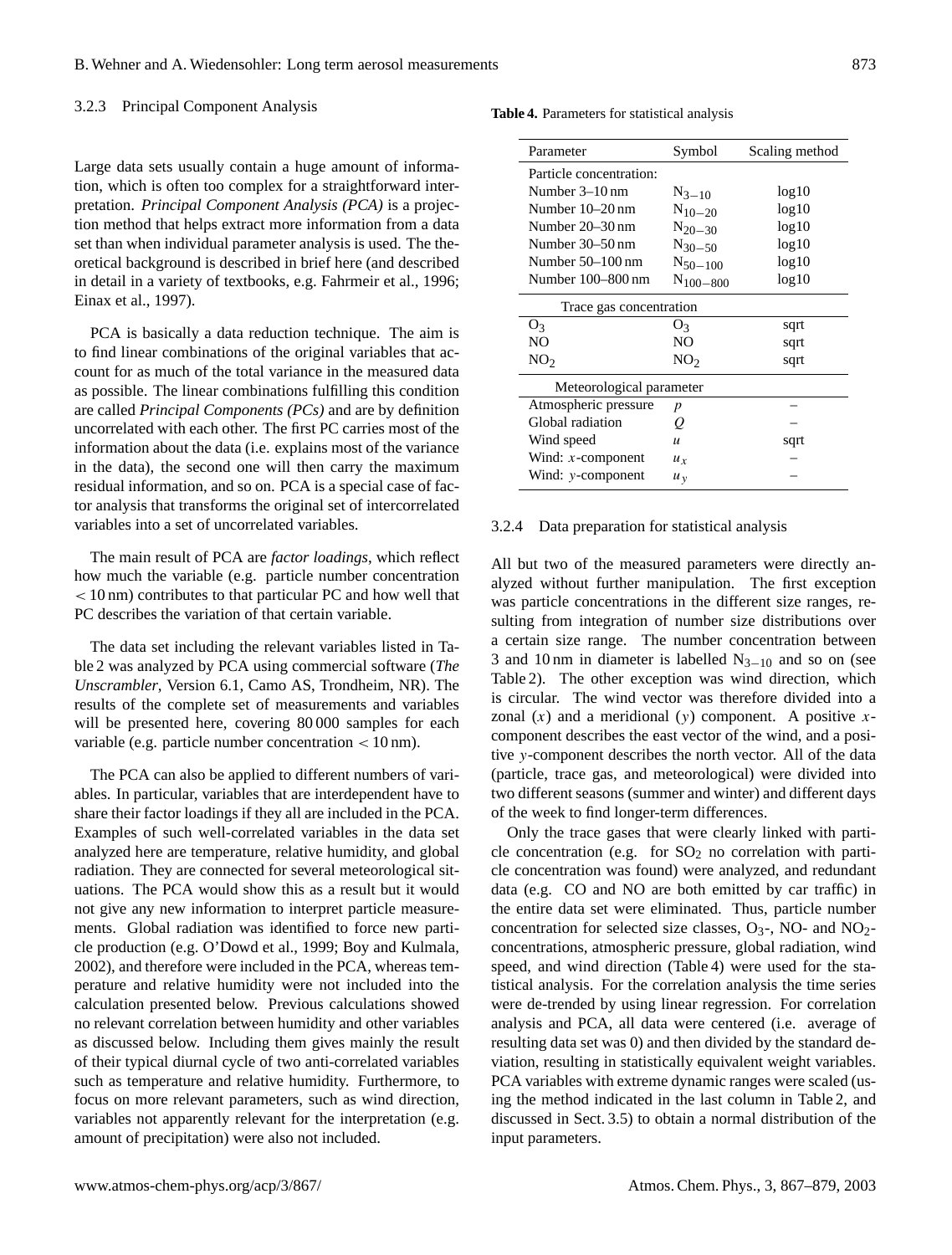

**Fig. 5.** Auto-correlation functions of different size classes calculated for weekdays in **(a)** summer and **(b)** winter.

#### 3.3 Results of auto-correlation

Figure 5 shows auto-correlation functions calculated from measurements of the number size distributions limited to weekdays during summer and winter in 1997–2001. Results of weekends are not presented here, because they do not show this cyclic behavior of weekdays caused by a more irregularly traffic pattern on weekends.

In summer, particles less than 20 nm ( $N_{3-10}$  and  $N_{10-20}$ ) showed a clear periodic behavior with a period of one day (peaks at multiples of 1 day). The relative maxima at time lags of  $\frac{1}{2}$  day,  $1\frac{1}{2}$  day, etc., correspond to a negative correlation for these time lags. With increasing particle size, the peaks became less pronounced compared to these two smaller size classes ( $N_{3-10}$  and  $N_{10-20}$ ). Thus, only small particles ( $D_p < 20$  nm) showed a typical diurnal cycle.

In winter, particles between 3 and 50 nm  $(N_{3-10}-N_{30-50})$ in particular also clearly showed a cyclic behavior with a period of about 1 day. These size classes are strongly influenced by car traffic, and peaks in traffic emissions are cyclic. The correlation coefficients for winter decreased slower with time



**Fig. 6.** Integral time scale calculated from the auto-correlation functions of particle size concentration classes for summer and winter.

lag than those for summer, indicating that the winter data were more interdependent due to slower variations caused by less vertical dilution.

As described above (Sect. 3.2.3), a measure of the persistence of a time series is the integral time scale  $\tau_{\alpha}$ , which could be calculated from the auto-correlation function. For this study,  $\tau_{\alpha}$  was calculated by integrating the autocorrelation function up to  $\tau_{\alpha} = \frac{1}{e}$  as recommended in Kaimal and Finnigan (1994). The integral time scale is a typical time for a variation in a certain variable.

The results are shown in Fig. 6 for the different particle size concentration classes. The minimum  $\tau_{\alpha}$  for winter was approx. 70 min and occurred for particles between 20 and 30 nm ( $N_{20-30}$ ), and that for summer was approx. 60 min and was for particles between 3 and 10 nm  $(N_{3-10})$ . That means typical changes in number concentration occur on a time scale of one hour and have its minimum in the size classes mentioned above. Typical  $\tau_{\alpha}$  of these two particle size classes were around 60 min, and their concentration changed with respect to time faster than that of other size classes. Particles between 20 and 30 nm ( $N_{20-30}$ ) were mostly trafficrelated and changes in concentration occurred rapidly, depending on the traffic density, which is the dominant particle emission source in winter. Particles smaller than 20 nm  $(N_{3-10}$  and  $N_{10-20}$ ) are predominantly produced by intensive global radiation. This production process caused the dominant variations seen in summer. In contrast, the concentration of larger particles (greater than 50 nm;  $N_{50-100}$  and N<sub>100−800</sub>) varied much slower, and their concentration depended predominantly on the air mass transported to the site. The typical  $\tau_{\alpha}$  increased with increasing particle diameter from 30 nm to 800 nm. The  $\tau_{\alpha}$  differed significantly between summer and winter. For the largest particles (100–800 nm),  $\tau_{\alpha}$  was 920 min (more than 15 h) in winter, which is almost three times higher than that in summer (320 min). This difference was caused by differences in meteorological conditions between the two seasons; in winter, the stratification of the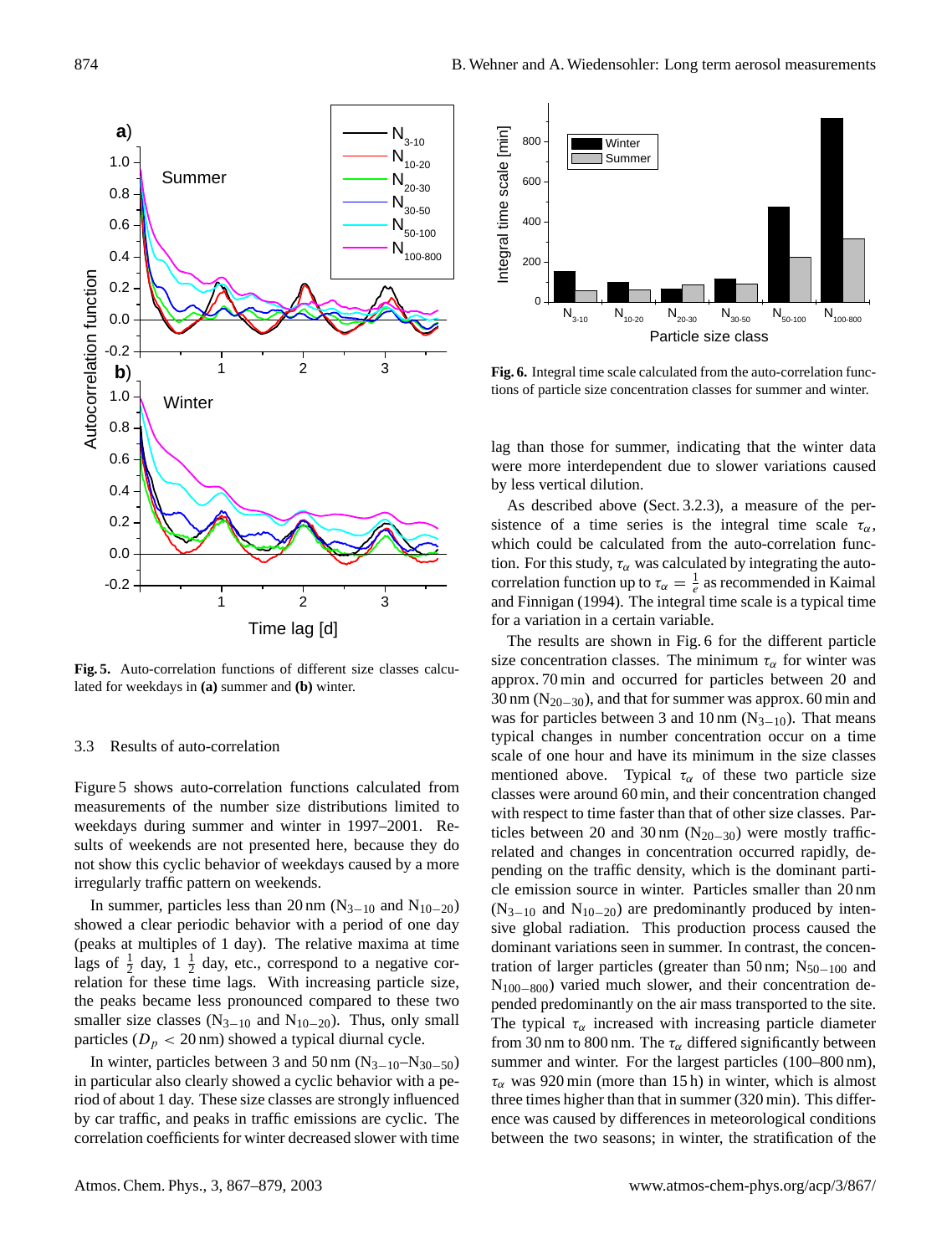

**Fig. 7.** Cross-correlation functions of different particle size classes and global radiation for weekdays in summer.

lowest part of the boundary layer that is relevant for groundbased measurements is stable more often than in summer, thus suppressing vertical dilution.

## 3.4 Results of cross-correlation

The time series of particle concentrations  $(N_{3-10}-N_{100-800})$ were correlated with all measured meteorological parameters and trace gases. However, only the key results showing clear correlations are presented here.

Figure 7 shows these cross-correlation functions between the time series of global radiation and particle concentration data for weekdays in summer.

Particles less than 20 nm ( $N_{3-10}$  and  $N_{10-20}$ ) correlated well with the global radiation at a time lag of less than 1 h, which is recognizable as the maximum  $(> 0.3)$  in the correlation curve. The global radiation as well as these small particles peaked around noon or one to two hours later within a cycle of 24 h, reflected by relative peaks in the correlation coefficient at time lags of 1 day. The time series of particle concentration was shifted with respect to the global radiation, indicating that the global radiation peaked before the small-particle concentration peaked. This result confirms the hypothesis that small particles ( $D_p < 20$  nm) are formed as a consequence of photochemical processes, which strongly depends on the intensity of global radiation (e.g. O'Dowd et al., 1999; Birmili et al., 2000).

For particles between 20 and 50 nm ( $N_{20-30}$  and  $N_{30-50}$ ), the correlation coefficient was lower than that for particles less than 20 nm (N3−<sup>10</sup> and N10−20), and the peak for *N*30−<sup>50</sup> was shifted slightly to time lags of less than 1 day. This lower coefficient and slight shift indicate that the dependence between particle concentration and global radiation decreases with increasing particle diameter. A similar shift was also seen for particles larger than 50 nm ( $N_{50-100}$  and N100−800); however, the maximum correlation coefficient was slightly higher for these two largest size classes com-



**Fig. 8.** Cross-correlation functions of different particle size classes and NO concentration on weekdays in winter.

pared with  $N_{30-50}$ . The phase shift between the two time series (i.e. between global radiation and  $N_{50-100}$  or  $N_{100-800}$ , respectively) was 16–18 h. However, it is implausible that the radiation would influence large particles to such a long time lag; the higher particle concentration should rather be a result of the morning rush hour, other combustion processes, or boundary layer development and the corresponding dilution. At a time lag of zero, the correlation coefficient was also almost zero between the two largest size classes and the global radiation, indicating no direct relationship.

The NO concentration measured close to roads is known to be an indicator of car traffic emissions. Particle size classes influenced by car traffic should therefore correlate well with the NO concentration, and thus show no large time lag. Figure 8 shows the corresponding cross-correlation for winter. Particles larger than 30 nm (N<sub>30−50</sub>–N<sub>100−800</sub>) showed correlation coefficients between 0.35 and 0.6 with the NO concentration at a time lag of zero. Only particles less than 10 nm  $(N_{3-10})$  were nearly uncorrelated for a time lag of zero. After a lag of 1 day,  $N_{10-20}$  and  $N_{20-30}$  show the best correlation with NO ( $r_{xy} = 0.17$  for N<sub>10−20</sub> and N<sub>20−30</sub>;  $r_{xy} = 0.13$  for N<sub>30−50</sub> and N<sub>50−100</sub>), indicating their cyclic behavior connected with car traffic. The weakest correlation was for particles greater than 100 nm, and the next weakest was the fraction of these particles less than 10 nm. These results correspond with the observed diurnal variation, where the particles between 10 and 100 nm are the most strongly influenced by car traffic and somewhat by domestic heating.

## 3.5 Results of Principal Component Analysis (PCA)

Table 5 lists the key results of the calculated PCA in terms of the (factor) loadings of the variables for the first three PCs. For easier interpretation, loadings with an absolute value greater than 0.25 (arbitrarily chosen as showing stronger correlation) are in bold face. The last row in the table gives the percentage of the variance in the data that can be explained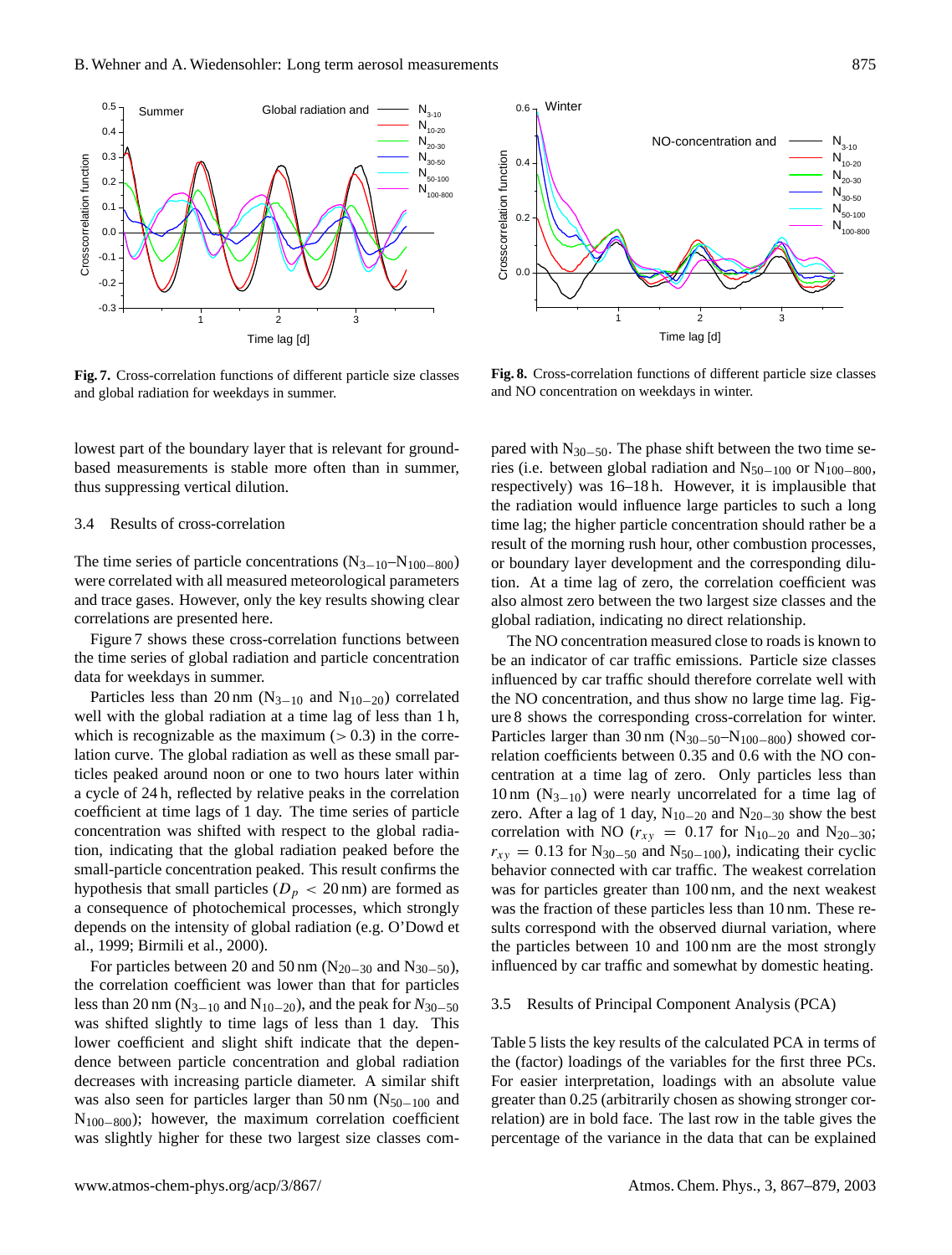|                       | (a) Winter only |                 |         |             | (b) Summer only |                 |  |  |
|-----------------------|-----------------|-----------------|---------|-------------|-----------------|-----------------|--|--|
|                       | <b>PC</b> 1     | PC <sub>2</sub> | PC 3    | <b>PC</b> 1 | PC <sub>2</sub> | PC <sub>3</sub> |  |  |
| $N_{3-10}$            | 0.04            | 0.57            | $-0.15$ | 0.09        | 0.51            | $-0.18$         |  |  |
| $N_{10-20}$           | 0.22            | 0.48            | $-0.23$ | 0.28        | 0.44            | $-0.12$         |  |  |
| $N_{20-30}$           | 0.33            | 0.29            | $-0.07$ | 0.39        | 0.26            | $-0.00$         |  |  |
| $N_{30-50}$           | 0.37            | 0.13            | 0.08    | 0.42        | 0.11            | 0.09            |  |  |
| $N_{50-100}$          | 0.38            | $-0.04$         | 0.20    | 0.40        | $-0.05$         | 0.23            |  |  |
| $N_{100-800}$         | 0.35            | $-0.15$         | 0.23    | 0.33        | $-0.15$         | 0.35            |  |  |
| O <sub>3</sub>        | $-0.31$         | 0.22            | 0.22    | $-0.19$     | 0.28            | 0.48            |  |  |
| NO                    | 0.31            | 0.02            | 0.05    | 0.26        | $-0.03$         | $-0.33$         |  |  |
| NO <sub>2</sub>       | 0.33            | $-0.10$         | $-0.04$ | 0.32        | $-0.21$         | $-0.26$         |  |  |
| $\boldsymbol{p}$      | 0.14            | $-0.13$         | 0.19    | 0.09        | $-0.02$         | 0.33            |  |  |
| Q                     | 0.02            | 0.23            | 0.81    | $-0.02$     | 0.40            | 0.27            |  |  |
| $\boldsymbol{u}$      | $-0.29$         | 0.21            | 0.21    | $-0.26$     | 0.34            | $-0.05$         |  |  |
| $u_x$                 | 0.17            | $-0.05$         | $-0.16$ | 0.17        | $-0.18$         | 0.34            |  |  |
| u <sub>v</sub>        | 0.07            | $-0.38$         | 0.07    | $-0.10$     | $-0.11$         | 0.26            |  |  |
| Explained<br>Variance | 39%             | 54%             | 60%     | 26%         | 41%             | 51%             |  |  |

**Table 5.** Factor loadings of PCA calculated with selected variables of winter and summer data, and the total variance explained (cumulative) by the individual PCs

by the respective PC and the higher level PCs. For example, PC 1 explains 39% of the variance in the data for winter, and PC 1 and PC 2 combined explain 54% of the variance. Because PC 1 to PC 3 explain a major part of the total variances (51% for summer and 60% for winter), PC 4 to 14 are not shown because of their relatively low explained variance.

To interpret the results, the first three individual PCs will be evaluated here.

#### 3.5.1 Principal Component 1

In summer or winter, PC 1 (Table 5) showed the highest loadings for  $N_{20-30}$ – $N_{100-800}$  and also for NO and NO<sub>2</sub>, thus indicating a correlation between the particle number concentration in the range from 20–800 nm and the concentrations of NO and  $NO<sub>2</sub>$ . The NO and  $NO<sub>2</sub>$  concentrations are indicators for combustion processes occurring in car engines, domestic stoves, and heating plants. Previously reported measurements at traffic-dominated sites found that the maximum number concentration occurred for diameters around 20 nm (e.g. Wehner et al., 2002). Vehicles directly emit significant numbers of particles in the size range between 40 and 100 nm (e.g. Maricq et al., 1999; Ristovski et al., 1998; Harris and Maricq, 2001). The concentration of particles greater than 100 nm ( $N_{100-800}$ ), however, also showed high loadings (0.35 for winter and 0.33 for summer). PC 1 also represents emissions from other combustion processes such as heating plants and domestic stoves. The loading for the size class  $N_{3-10}$  (0.04 for winter and 0.09 for summer) indicates that these particles were not directly correlated. The significant negative correlation  $(-0.31)$  with the O<sub>3</sub> concentration can be explained by the chemical balance between  $NO<sub>x</sub>$  and  $O<sub>3</sub>$ leading to an anti-cyclical pattern of these species. The only meteorological parameter that showed remarkable loading for this PC is wind speed  $u$ . The loading of  $u$  was negative, indicating that high particle concentrations were negatively correlated with wind speed. Thus, the effect of direct emissions is enhanced by low wind speeds that suppress the dilution of emissions with clean air.

Although the loadings for summer and winter were almost identical for PC 1, the explained variance for the winter data (39%) was higher than that for summer (26%), clearly indicating a lower influence of combustion processes and a more rapid dilution of emitted particles in summer.

# 3.5.2 Principal Component 2

In winter, PC 2 showed high loadings in  $N_{3-10}-N_{20-30}$  and a negative loading ( $< 0.25$ ) in  $u<sub>y</sub>$ , indicating that the smallest size fraction of particles  $\left($  < 30 nm) was correlated with wind directions from the south. This result is difficult to interpret because of the insignificant role of small particles during winter. In summer, PC 2 is also strongly correlated with the global radiation  $Q$ , the wind speed  $u$ , and the ozone concentration  $O_3$ , thus indicating that the formation of new particles as well as ozone is enhanced by the intensity of global radiation and by higher wind speeds. This result agrees well with results in Fig. 3, with results from the correlation analysis (Sect. 3.4), and with previous studies (e.g. Weber et al., 1999; Boy and Kulmala, 2002). The new particles are formed as a consequence of photochemical reactions of gaseous species. This PC was slightly negatively correlated with  $N_{100-800}$  and positively correlated with  $u$ , thus indicating that new particle formation is forced when cleaner air is transported to the measurement site and emissions are diluted.

No information is yet available on where in the atmosphere the new particles are produced. Nilsson et al. (2001); Bigg (1997) and others hypothesized as follows that the formation occurs if two differently polluted layers are mixed by turbulent processes. On a summer day with intense global radiation, the depth of the mixed layer (ML) increases slowly after sunrise because of the strong nocturnal stable layer that caps the young ML. By late morning usually, the cool nocturnal air has been warmed to a temperature near that of the residual layer. Subsequently, the top of the ML will rise to the base of the residual layer. The ML will then grow rapidly and existing pollution will be vertically well mixed. New particles might also be formed when the new ML reaches the residual layer and the different air masses are mixed. This turbulent mixing of different air masses with different temperature, humidity, and gaseous compounds might lead to locally restricted nucleation events. This hypothesis and other possible formation mechanisms were discussed by Nilsson et al. (2001). In an urban atmosphere, the conditions are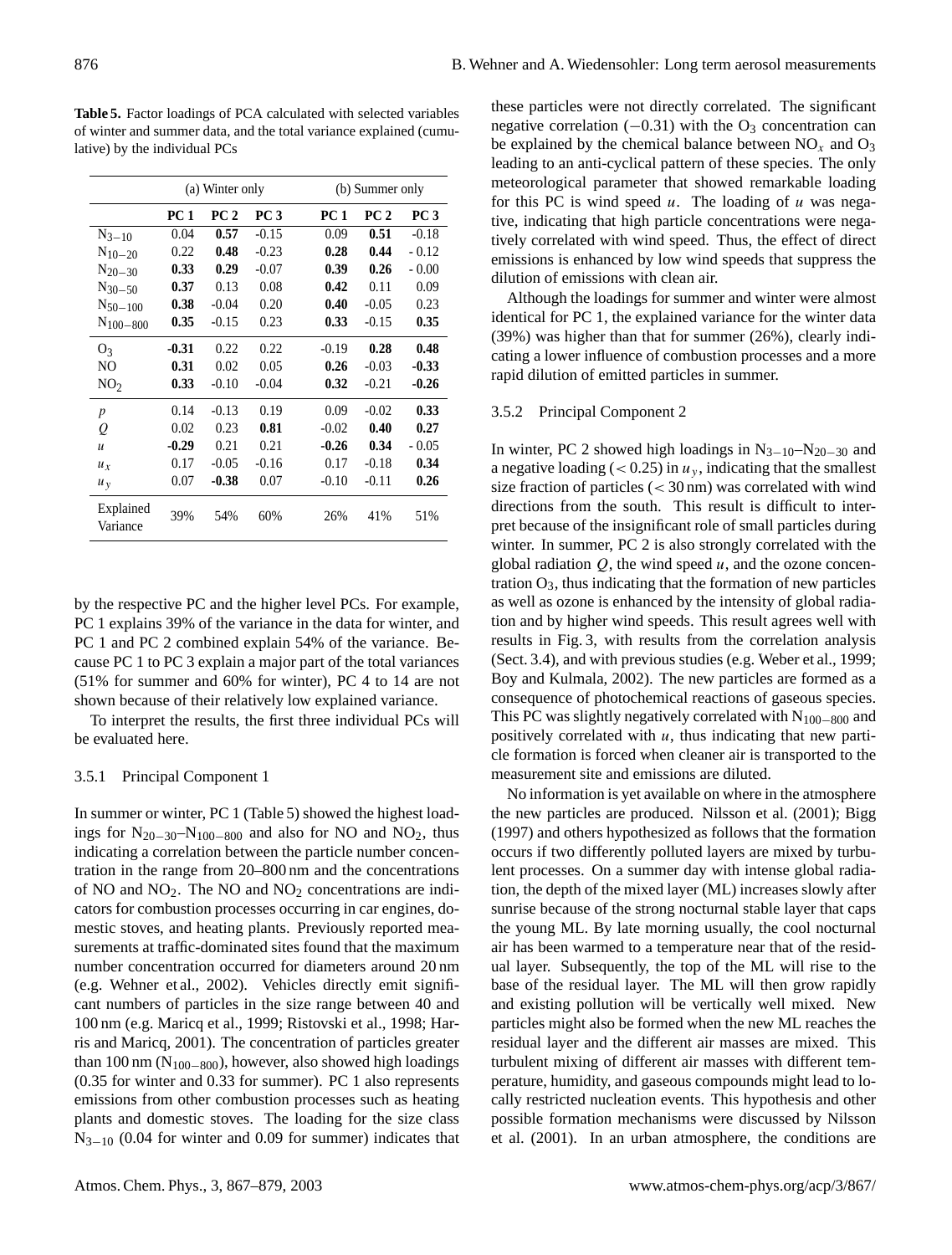however more complex. Because particle formation within remote regions such as arctic or coastal environments is not understood yet, an explanation for urban environments is not yet feasible.

#### 3.5.3 Principal Component 3

In winter, PC 3 showed a high loading only in the global radiation Q. In summer, the correlation with other variables was more significant. For example, PC 3 correlated with the concentration of large particles ( $N_{100-800}$ ), ozone O<sub>3</sub>, atmospheric pressure p, wind directions  $u_x$  and  $u_y$ , and global radiation  $Q$  with loadings greater than 0.25, but was negatively correlated with  $NO<sub>x</sub>$  concentration. The combination of the positive loadings of p, Q,  $u_x$ , and  $u_y$  describes the meteorological situation of a high pressure region over Eastern Europe connected with high global radiation and wind coming from the northeast. This meteorological situation usually leads to the advection of continental (polluted) air from Eastern Europe. Continental air usually contains higher concentrations of particles larger than 100 nm than does less polluted air masses, e.g. a marine air mass (Pueschel et al., 1986). Such a polluted air mass influenced by high global radiation enhances the ozone formation in an urban region followed by a decrease in  $NO<sub>x</sub>$  concentration.

PC 3 was also slightly negatively correlated with  $N_{3-10}$ , indicating a negative correlation between global radiation and the formation of new particles. However, PC 2 shows a positive correlation for these two parameters. Together, these correlations of these two PCs indicate that the occurrence of new particle production depends not only on the presence of intense global radiation but also on the properties of the present air mass. The presence of a high particle surface-area concentration prevents nucleation due to diffusion of small particles and condensed material to the surface of larger particles (e.g. Friedlander et al., 1991; Covert et al., 1992).

In winter, not all of these correlations were observed. The ozone concentration *O3* is correlated mainly with global radiation Q. Loadings of the other meteorological variables and  $N_{100-800}$  were smaller than those in summer due to the insignificant role of new particle formation and related processes in winter.

Assuming that the higher order PCs (4–14) contained only noise and therefore can be neglected, the 60% explained variance in winter and 51% in summer by PC 1–PC 3 can be treated as the reasonable fraction of variance (100%) excluding the noise. Thus, based on the assumption that these first three PCs explain 100% of the variance, PC 1 explains 65% of the variance in winter (39% of 60%) and 51% in summer, neglecting the noise. The identification of PC 1 as the contribution of combustion sources can be interpreted as 65% (51% in summer) of the submicrometer particles (diame $ter < 800 \text{ nm}$ ) coming from fossil fuel combustion, such as power plants, vehicle engines, and domestic heating. Based on this 100% assumption, PC 2 explains 25% of the variance in winter (29% in summer), thus indicating that new particle formation in connection with high global radiation contributes 25% in winter and 29% in summer, respectively, variance in the submicrometer aerosol. According to the PC 3 loading based on this 100% assumption, the advection of accumulation mode particles contributed about 10% in winter and 20% in summer to the number concentration of submicrometer aerosol.

Various model runs with nearly every combination of variables were performed. In particular, possible relations between new particle formation and humidity were investigated in more detail. The only result was that relative humidity showed a negative correlation with new particle formation in PC 2 due to the contrarian diurnal cycle of relative humidity and temperature/radiation. To eliminate this diurnal cycle, diurnal means were calculated and used for PCA. However, the result was the same, because radiation days with new particle formation are usually dryer that cloudy days. Additionally the absolute humidity was used for PCA, 15min-values as well as diurnal means but they did not show any clear correlation in summer again negative correlation. The only effect the usage of such connected variables, as temperature and relative humidity, has is that factor loadings decrease because they have to share their correlations. Therefore, variables without clear correlation with particle concentrations resulting from previous PCA runs were left out of the final calculation presented here.

## **4 Summary and conclusions**

This study focused on a 4-year data set of particle number size distributions, trace gases, and meteorological parameters measured in the urban area of Leipzig (Germany).

The total number concentration in winter was generally higher, caused by increased particle emissions (e.g. from heating processes) and by different meteorological conditions suppressing vertical exchange (e.g. due to capping inversions). The peaks in concentration occurred at particle diameters between 20 and 30 nm and were linked to morning rush hour (∼ 08:00 on weekdays). In summer, a second peak around noon occurred at particle sizes around 10 nm on weekdays as well as on weekends, induced by photochemically induced production of new particles. This confirms that the concentration of anthropogenically emitted trace gases is not critical for particle formation in urban areas or that concentrations of these gases are always sufficiently high enough to trigger new particle formation.

Correlation analysis confirmed the typical diurnal cycle of particles less than 100 nm with a peak in the number concentration during the morning rush hour. Furthermore, time series of ultrafine particles (< 20 nm) were well correlated with those of global radiation, particularly during summer. High correlations between the number concentration of particles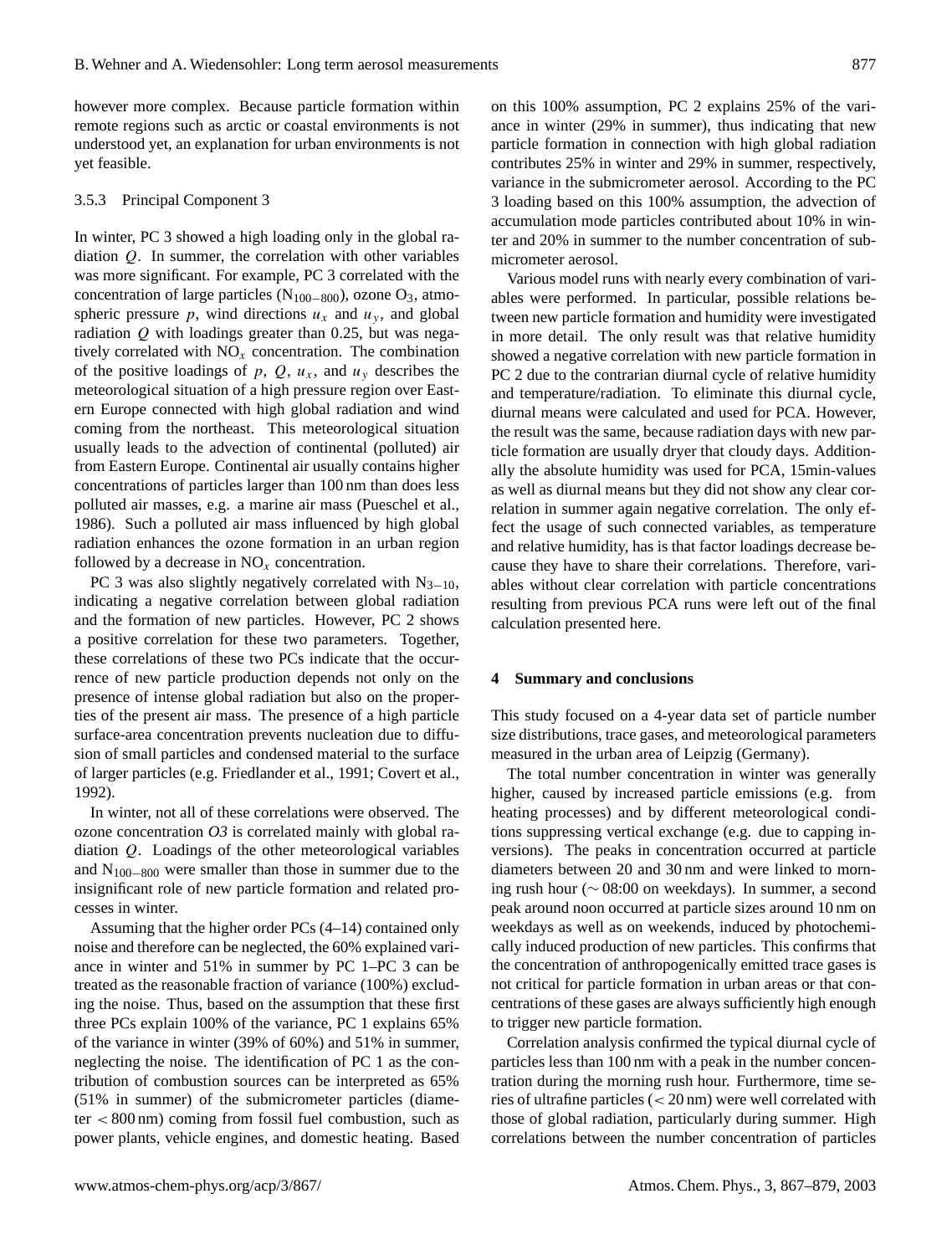larger than 20 nm and the NO concentration were found in winter, indicating that the occurrence of these particles is directly related to emissions from combustion processes.

Principal Component Analysis (PCA) confirmed that variations in the submicrometer aerosol (less than 1000 nm) were mainly due to combustion processes, as indicated by high correlation between the concentrations of NO and NO<sub>2</sub> and the number concentrations of particles between 20 and 800 nm. Neglecting noise in the analysis, this correlation explains 65% of the total variance of the data in winter and 51% in summer. PCA clearly showed that the number concentration of accumulation mode particles (between 100 and 800 nm) also strongly depended on the amount of direct emissions. A relationship between particles above 100 nm and traffic patterns was not recognizable without the use of statistical methods, due to the low number concentration of particles in this size range. Meteorological conditions significantly influence the particle concentrations, and thus possibly enhance the influence of a particle source; for example, under high pressure weather conditions during winter, the pollutants are often trapped below an inversion layer.

Especially during summer, the formation of new particles significantly influences the total number concentration. However, this influence is not completely understood at continental sites due to the complexity of the gaseous pollutants. Our statistical analysis of the Leipzig data confirmed the connection between periods of intense global radiation and the occurrence of small particles (less than 20 nm) under the presence of a clean air mass (low concentration of particles smaller than 100 nm). Detailed clarification of particle formation will require vertical profiles of meteorological parameters, to examine a possible connection with the development of a convective boundary layer that strongly depends on global radiation.

The results presented here provide a large, unique database that is characterized by particle number size distribution measurements down to 3 nm. This study contains representative aerosol data for an urban area that are representable by simple modal parameters for the different seasons, days of the week, and times of day. This data set can provide valuable parameters for climate models to calculate the climate forcing of aerosol particles.

Moreover, the results of this long-term study are suitable for correlation with epidemiological data. Such a comparison might reveal the influence of the submicrometer particle concentration on respiratory diseases in urban areas more clearly than previous experiments that cover more narrow size ranges. The quality of epidemiological studies might be improved due to the high size resolution of the number size distributions and the long duration of the study. One of the next step will be to compare different measurement sites within one city and find out how representative one (this) site is.

*Acknowledgements.* The authors thank Anett Kappe for doing the trace gas measurements during the experiment and preparing the data for investigation, and thank Kerstin Flachowsky for providing meteorological data over the past few years. Thanks to Uta Schmieder and Katrin Lehmann for their help in data preparation.

#### **References**

- Båth, M.: Spectral Analysis in Geophysics, pp. 563, Elsevier Scientific, Amsterdam, 1974.
- Bigg, E. K.: A mechanism for the formation of new particles in the atmosphere, Atmospheric research, 43, 129–137, 1997.
- Birmili, W., Stratmann, F., and Wiedensohler, A.: Design of a DMA-based Size Spectrometer for large particle size range and stable operation, J. Aerosol Sci., 30, (4), 549–554, 1999.
- Birmili, W. and Wiedensohler, A.: New particle formation in the continental boundary layer: Meteorological and gas phase parameter influence, Geophys. Res. Lett., 27, 3325–3328, 2000.
- Boy, M. and Kulmala, M.: Nucleation events in the continental boundary layer: Influence of physical and meteorological parameters, Atmos. Chem. Phys., 2, 1–16, 2002.
- Buzorius, G., Hameri, K., Pekkanen, J., and Kulmala, M.: Spatial ¨ variation of aerosol number concentration in Helsinki city, Atmos. Environ., 33, 553–565, 1999.
- Covert, D. S., Kapustin, V. N., Quinn, P. K., and Bates, T. S.: New Particle Formation in the Marine Boundary Layer, J. Geophys. Res., 97, D18, 20 581–20 589, 1992.
- Einax, J. W., Zwanziger, H. W. and Geiss, S.: Chemometrics in Environmental Analysis, VCH Verlagsgesellschaft mbH, pp. 384, Weinheim, 1997.
- Fahrmeir, L., Hamerle, A. and Tutz, G.: Multivariate statistische Verfahren(German), de Gruyter, Berlin, 2nd edition, pp. 902, 1996.
- Friedlander, S. K., Koch, W., and Main, H. H.: Scavenging of a coagulating fine aerosol by a coarse particle mode, J. Aerosol Sci., 22, 1–8, 1991.
- Hansson, H.-C., Martinsson, B. G., and Lannefors, H. O.: Long range aerosol transport in southern Sweden: An example of multivariate statistical evaluation methodology, Nucl. Instr. and Meth., 3, 483–488, 1984.
- Harris, J. S. and Maricq, M. M.: Signature size distributions for diesel and gasoline engine exhaust particulate matter, J. Aerosol Sci., 32, 749–764, 2001.
- Harrison, R. M., Jones, M., and Collins, G.: Measurements of the Physical Properties of Particles in the Urban Atmosphere, Atmos. Environ., 33, 309–321, 1999.
- Heintzenberg, J.: Properties of the Log-Normal Particle Size Distribution, J. Aerosol Sci. Technol., 21, 46–48, 1994.
- Hughes, L. S., Cass, G. R., Gone, J., Ames, M., and Olmez, I.: Physical and chemical characterization of atmospheric ultrafine particles in the Los Angeles area, Environ. Sci. Technol., 32, (9), 1153–1161, 1998.
- Iversen, T.: Some statistical properties of ground level air pollution at Norwegian Arctic stations and their relation to large scale atmospheric flow systems, Atmos. Environ., 23, 2451–2462, 1989.
- Kaimal, J. C. and Finnigan, J. J.: Atmospheric Boundary Layer Flows, Oxford University Press, New York, 1994.
- Lam, G. C. K., Leung, D. Y. C., Niewiadomski, M., Pang, S. W., Lee, A. W. F., and Louie, P. K. K.: Street-level concentrations of